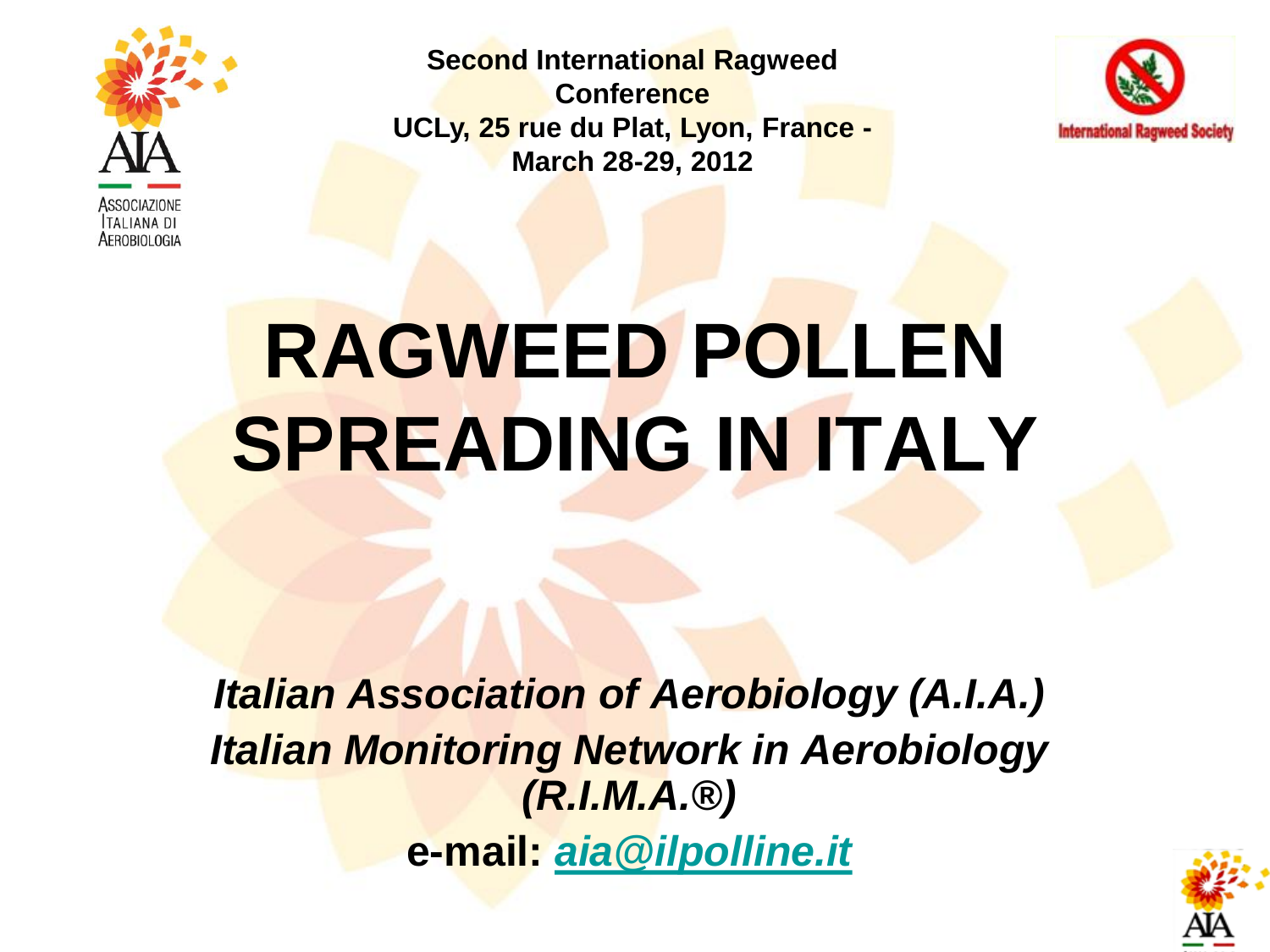#### **Background**

- The Italian Monitoring Network in Aerobiology (R.I.M.A.®) has been operating since 1985
- Five species of ragweed are present in Italy

| A. artemisiifolia L.                                    |      | +A +A +A +A +A +A +A +A             |    |    |                | $+A$ | ÷Α   |  |    |                   |  |  |
|---------------------------------------------------------|------|-------------------------------------|----|----|----------------|------|------|--|----|-------------------|--|--|
| A. maritima L.                                          |      |                                     |    |    | $+A + + + + 0$ |      |      |  |    | + + + + + + 2 + + |  |  |
| A. psilostachya Auct.(A. coronopifolia Torr. & A. Gray) |      | +A +A +A +A +A +A +A +A +A +A +A +A |    |    |                |      |      |  |    |                   |  |  |
| A. tenuifolia Spreng.                                   | ?A - |                                     | ÷Α |    | $+A$           |      |      |  |    |                   |  |  |
| A. trifida L.                                           | ÷А   |                                     |    | ÷А | ÷А             | ÷А   | $+A$ |  | 0А |                   |  |  |

In the first years of R.I.M.A.® activity, ragweed pollen was recorded only in northern regions such as Lombardy, Piedmont and Emilia **Romagna** 

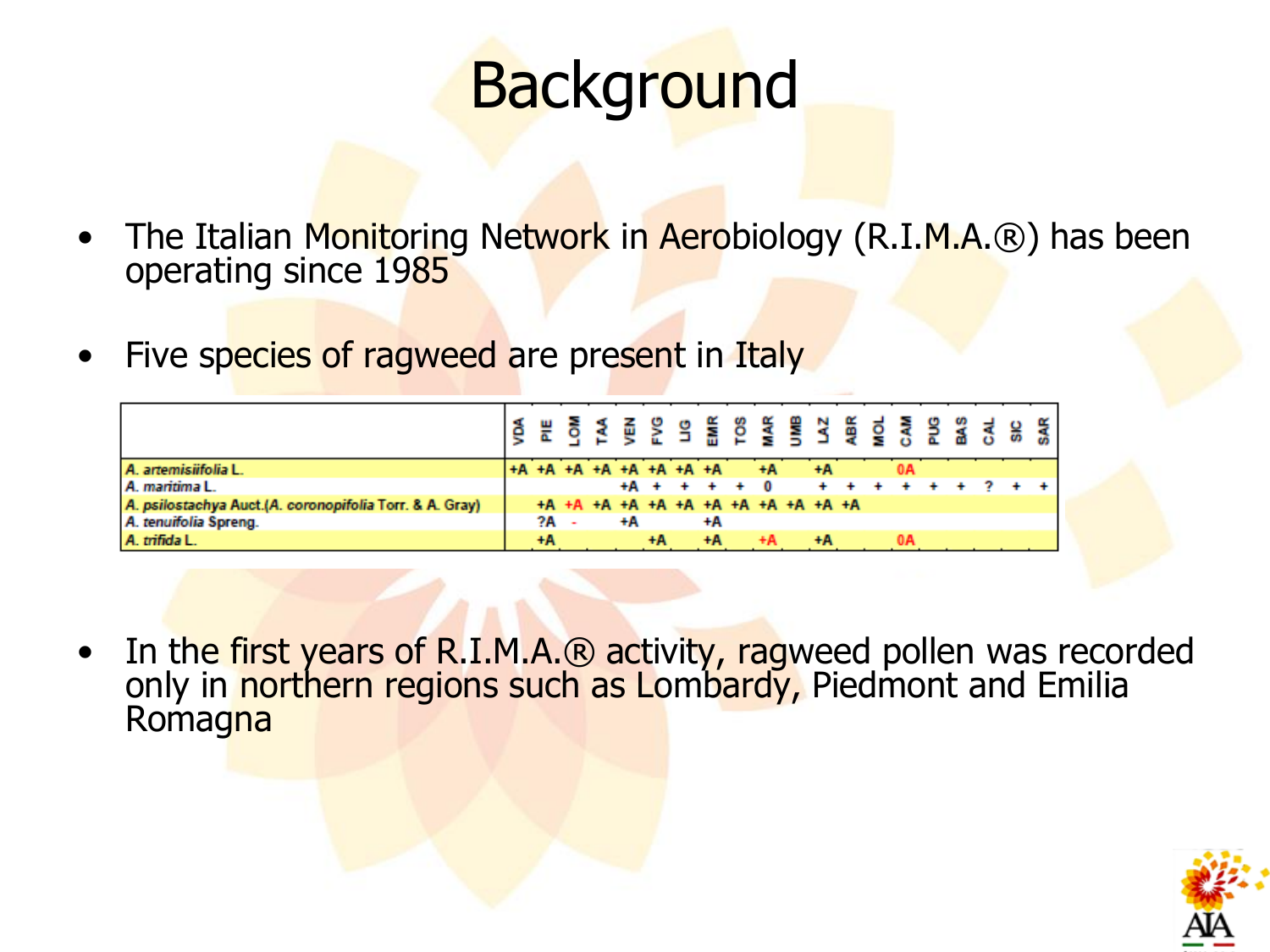### 2011

- Since then, it has been detected in central and southern Italy, too.
- However, values recorded in these regions are significantly lower than those recorded in the northern regions (R.I.M.A.® weekly bulletins are specific to different macro areas).

|                                                                                                   | <b>Season</b><br>start | <b>Season</b><br>end | <b>Season</b><br>duration<br>(days) | Day of<br>peak | Peak<br>$(p/m^3)$ | SPI    |  |
|---------------------------------------------------------------------------------------------------|------------------------|----------------------|-------------------------------------|----------------|-------------------|--------|--|
| <b>Alps and Pre-Alps</b>                                                                          | 12 - Aug               | $22 - Sept$          | 42                                  | 31 - Aug       | 38.8              | 529.5  |  |
| Po valley                                                                                         | 11 - Aug               | 22 - Sept            | 43                                  | 27 - Aug       | 281.1             | 3208.7 |  |
| <b>North Tyrrhenian</b>                                                                           | 09 - Aug               | $27 - Sept$          | 49                                  | 29 - Aug       | 4.1               | 56.0   |  |
| <b>North Adriatic</b>                                                                             | 17 - Aug               | $17 -$ Sept          | 31                                  | $30 - Aug$     | 13.2 <sub>1</sub> | 110.1  |  |
| Central Tyrrhenian *                                                                              | 09 - Aug               | $30 - Sept$          | 52 <sub>2</sub>                     | 11 - Aug       | 0.7               | 16.0   |  |
| Central Adriatic *                                                                                | $03 - Aug$             | $02 - Oct$           | 61                                  | 28 - Aug       | 4.5               | 31.3   |  |
| South Tyrrhenian *                                                                                | 15 - Aug               | 25 - Aug             | 11                                  | 15 - Aug       | 1.6               | 7.0    |  |
| South Adriatic-Puglia *                                                                           | $04 - Jul$             | 08 - Aug             | 36                                  | $15 - Jul$     | 4.8               | 46.1   |  |
| Sicily*<br><b>STATISTICS</b><br>and the contract of<br><b>Contract Contract Contract Contract</b> | $10 - \text{Aug}$      | 25 - Sept            | 47                                  | $12 - Sept$    | 2.2               | 11.0   |  |

\* sporagic observations

Table 2. Start and end of the pollen season in 2011, the duration expressed in days for each macro area, the Seasonal Pollen Index (SPI), and the peak values<sup>7</sup>.

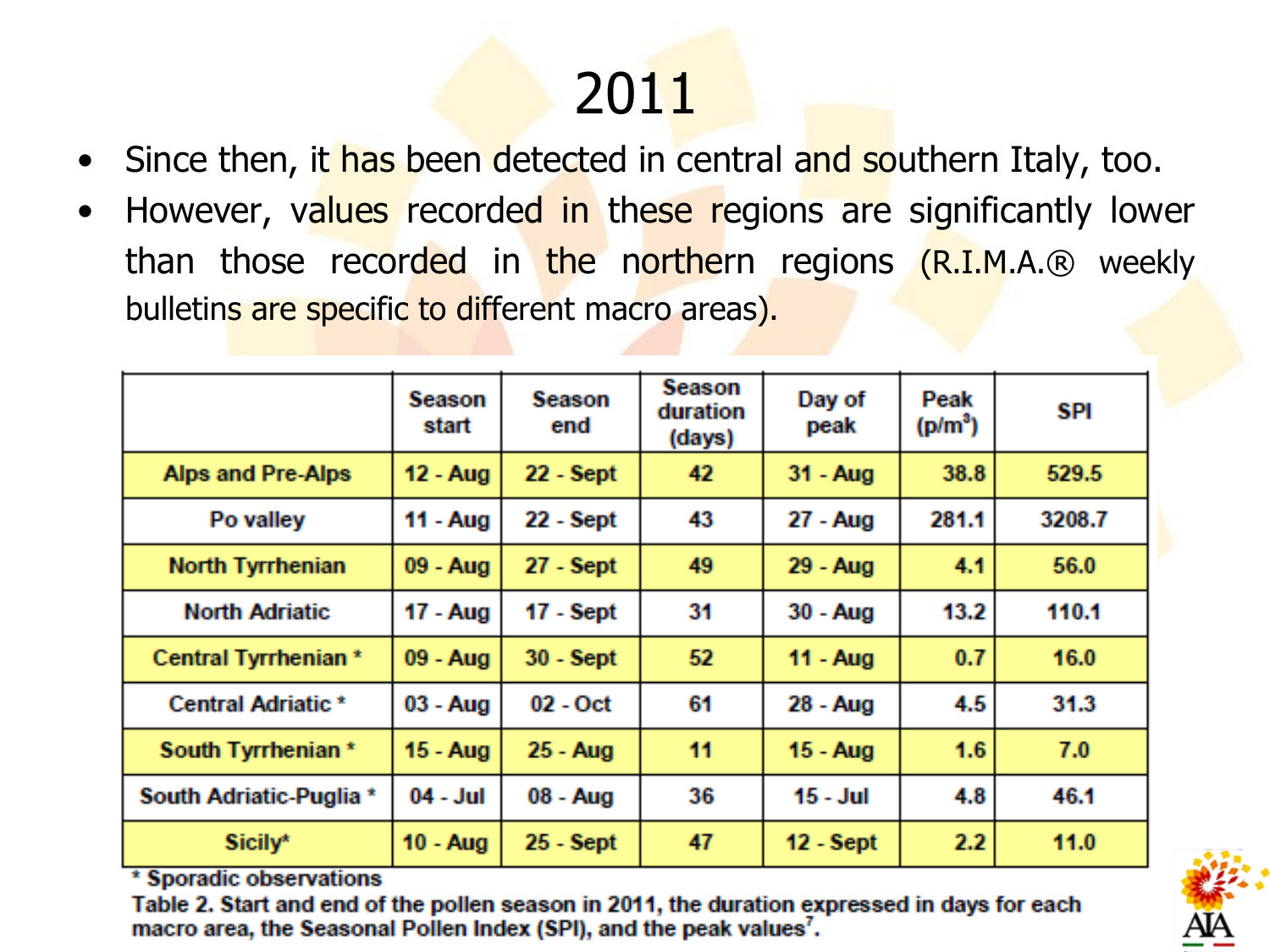#### 2011

Moreover, within the Po valley, some areas of Lombardy (North-Western Milan area and South Varese area) represent the most polluted areas by ragweed in Italy and in Europe.

For example, during 2011, a station located in the Milan area showed 6,915 SPI and a daily peak of 1,001 p/m<sup>3</sup>, w<mark>hilst the SPI of the</mark> North-Western Milan area and South Varese area was 6,043 with a daily peak of  $519$  p/m<sup>3</sup>.

The rest of the Po valley macro areas presented lower values



The isolines represent the spatial distribution of the ragweed SPI for **year 2011**